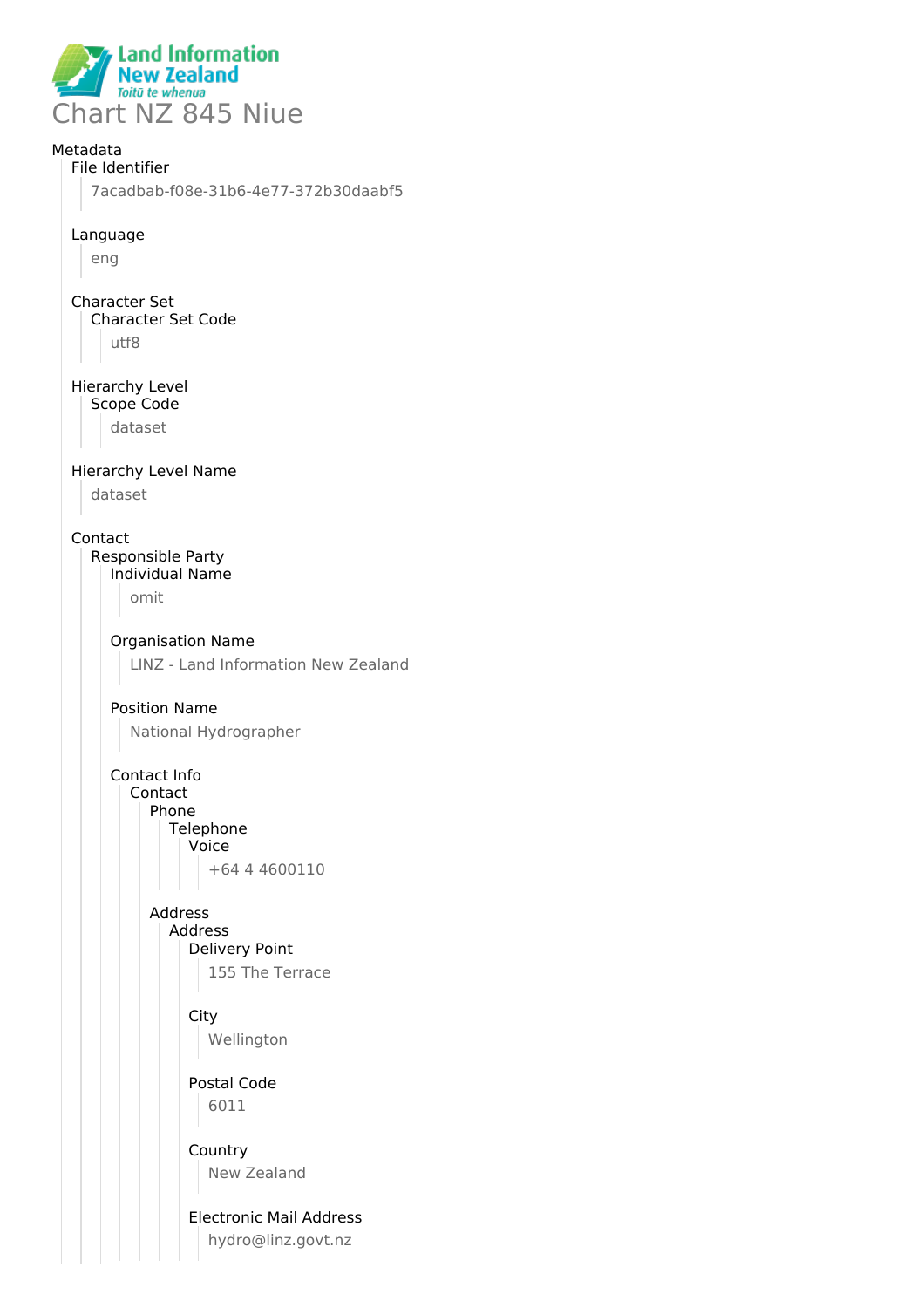Role Role Code resourceProvider

### Date Stamp

Date

2016-12-19

### Metadata Standard Name

ANZLIC Metadata Profile: An Australian/New Zealand Profile of AS/NZS ISO 19115:2005, Geographic information - Metadata

### Metadata Standard Version

1.1

# Identification Info

Data Identification Citation

Citation

Title Chart NZ 845 Niue

Date

### Abstract

Raster chart image of: NZ 845 Niue This data was compiled for the use at the following scale: 150000 File reference: NZ84501.tif THIS DATA DOES NOT REPLACE NAUTICAL CHARTS AND MUST NOT TO BE USED FOR NAVIGATION. The hydrographic raster data made available through the LINZ Data Service is based on the Paper Navigational Charts published and maintained by the New Zealand Hydrographic Authority at Land Information New Zealand (LINZ). The online New Zealand Chart Catalogue provides more detailed and the most up to date information about New Zealand charts: [New Zealand Chart Catalogue](http://www.linz.govt.nz/hydro/charts/nz202-chartcatalogue) Information on symbols and abbreviations used on nautical charts: [Symbols and Abbreviations](http://www.linz.govt.nz/hydro/charts/chart-symbols-terms-abbreviations) Hydrographic standards and specifications for nautical charts and publications: [Standards and Specifications](http://www.linz.govt.nz/hydro/regulation/)

### Purpose

The hydrographic raster data available through the LINZ Data Service is based on official Paper Navigational Charts published by the New Zealand Hydrographic Authority. It should be noted that due to the translation process, some information from the charts is omitted and positions may be not be accurate. This data: does not replace official Navigational Charts; should not be used for navigation; are not corrected for Notices to Mariners. For navigation, mariners should use official New Zealand Charts as available from chart retailers.

**Status** 

### Progress Code

onGoing

Point Of Contact Responsible Party Individual Name Omit

> Organisation Name LINZ - Land Information New Zealand

Position Name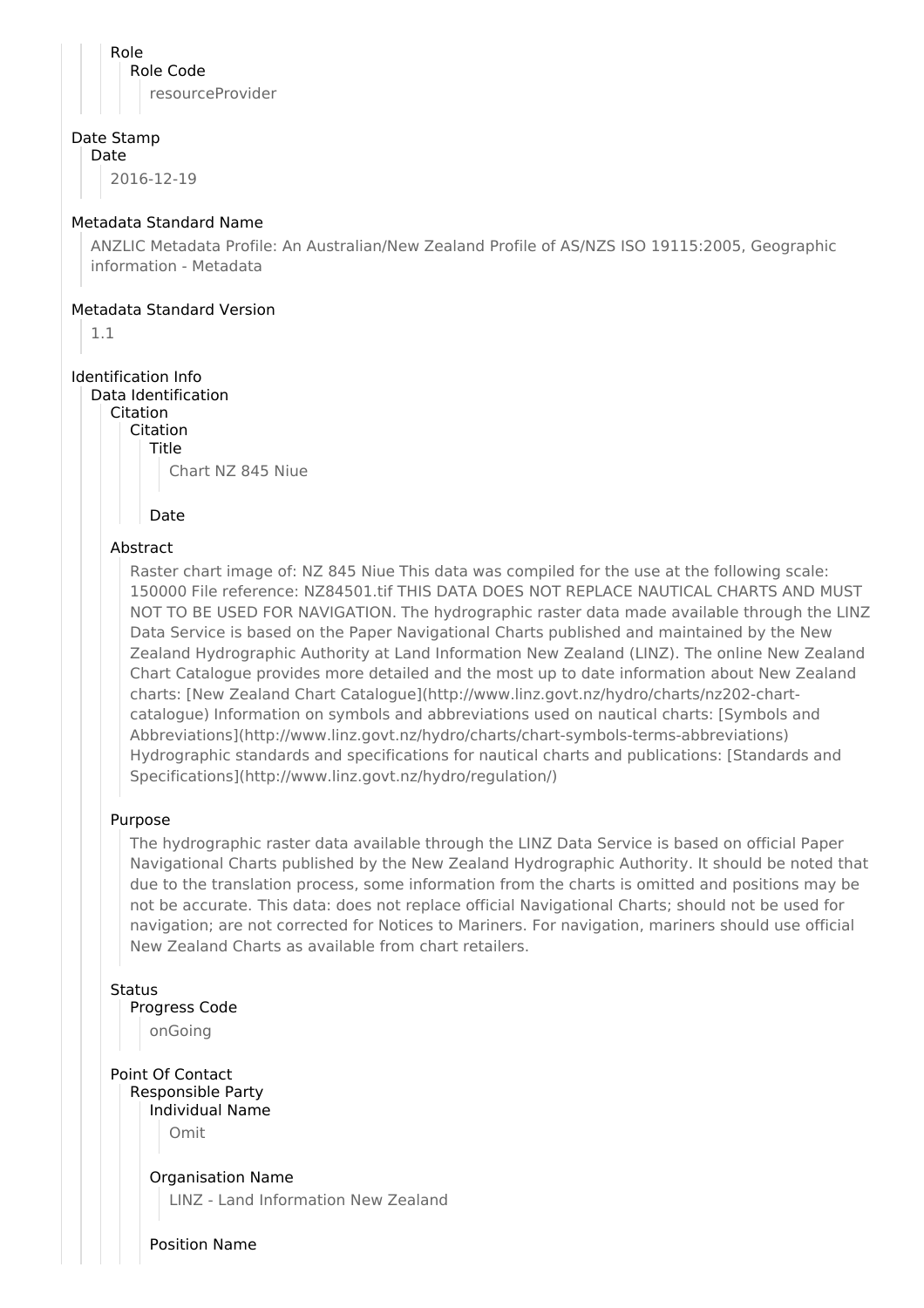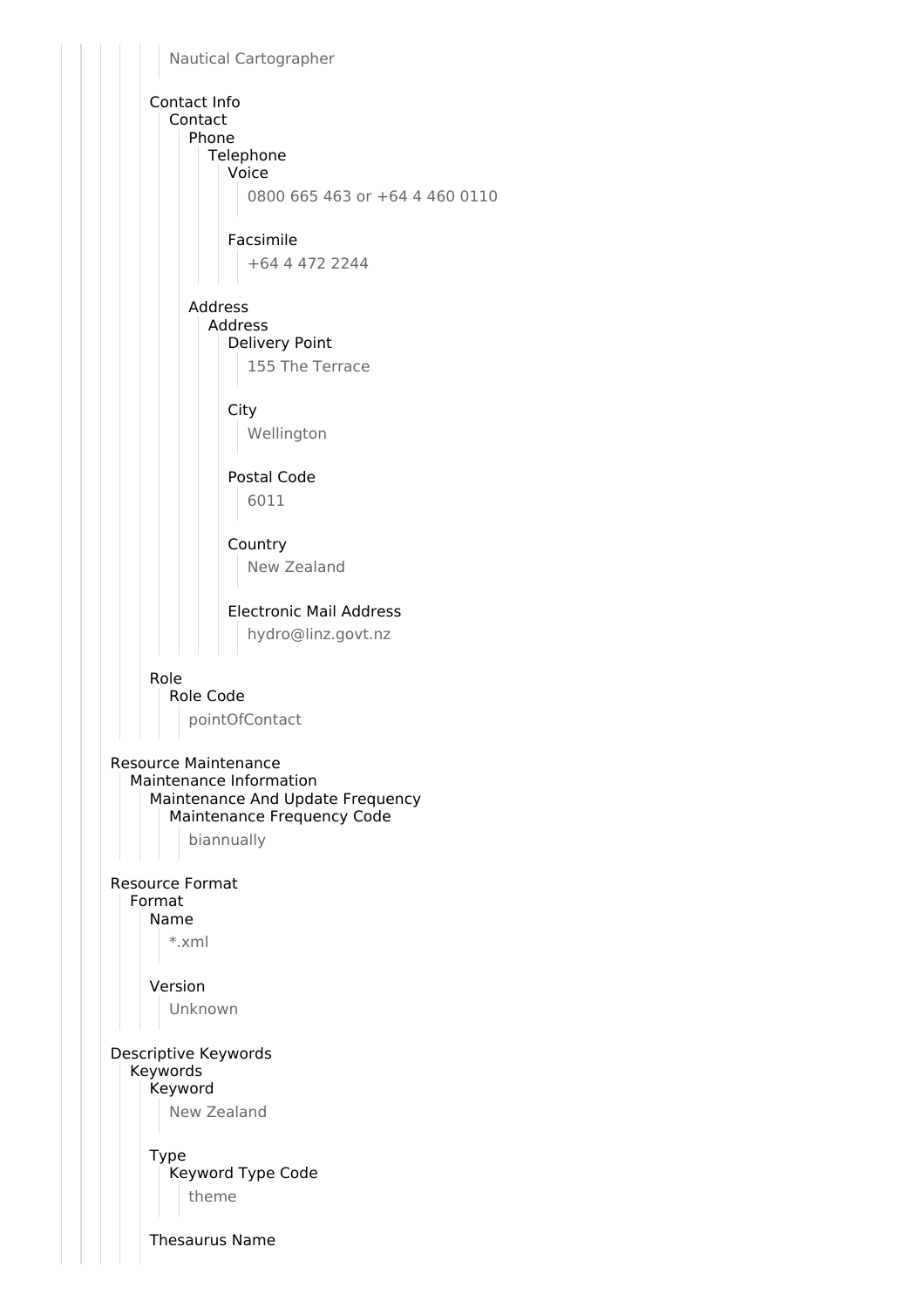

The hydrographic raster data available through the LINZ Data Service is based on official Paper Navigational Charts published by the New Zealand Hydrographic Authority. It should be noted that due to the translation process, some information from the charts may be omitted and positions may be inaccurate due to datum issues. This data: does not replace official Navigational Charts; should not be used for navigation; are not corrected for Notices to Mariners. For navigation, mariners should use official New Zealand Charts as available from chart retailers. Following Attribution: If you publish, distribute or otherwise disseminate this work to the public without adapting it, the following attribution to Land Information New Zealand should be used: 'CC BY 4.0 Land Information New Zealand' If you adapt this work in any way or include it in a collection, and publish, distribute or otherwise disseminate that adaptation or collection to the public, the following attribution to Land Information New Zealand should be used: 'Contains data sourced from the LINZ Data Service and licensed for reuse under CC BY 4.0.' If "attribution stacking" problems exist then the requirement to display the above attribution statements is waived and in lieu the attribution statement is to be made in any terms or conditions associated with the work/ product/ application/ etc.

Use Constraints Restriction Code license

Resource Constraints Security Constraints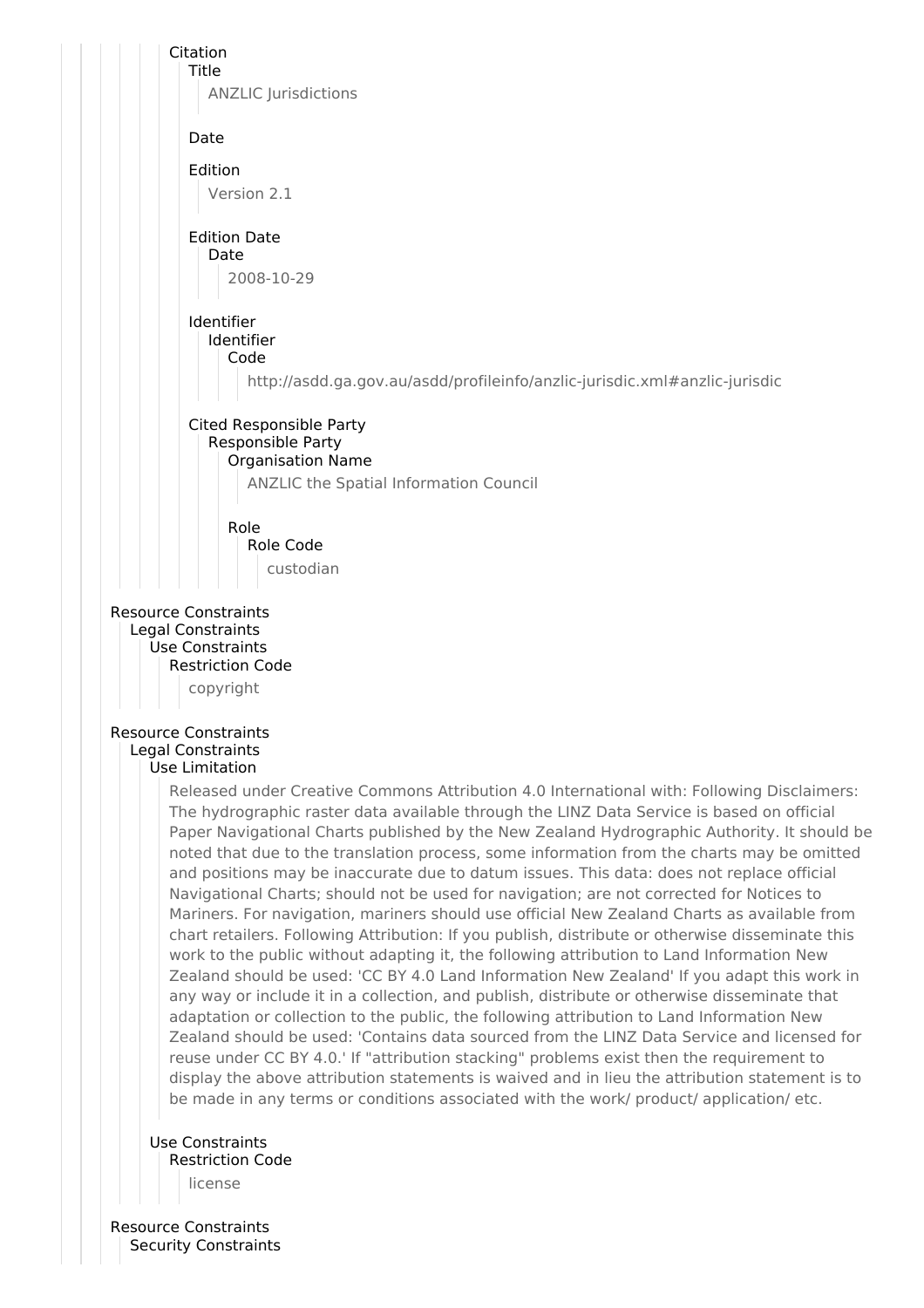Classification Classification Code unclassified Spatial Representation Type Code grid Language eng Character Set Character Set Code utf8 Topic Category Code oceans Topic Category Code transportation Extent EX \_ Extent Geographic Element EX \_ Geographic Bounding Box -170.2266667-169.523398077-19.3666743634-18.7500433091 Distribution Info Distribution Transfer Options Digital Transfer Options On Line Online Resource Linkage **URL** https://data.linz.govt.nz/layer/51372-chart-nz-845-niue/ Data Quality Info DQ \_ Data Quality **Scope** DQ Scope Level Scope Code dataset Level Description Scope Description **Other** dataset Lineage LI \_ Lineage **Statement** The hydrographic raster data available through the LINZ Data Service is based on official Paper Navigational Charts published by the New Zealand Hydrographic Authority. Prior to loading onto this service, high resolution raster chart images are cropped to the geographic extent of the chart panel(s) and georeferenced. A number of different scales are represented. Metadata Constraints Legal Constraints Use Constraints Restriction Code copyright